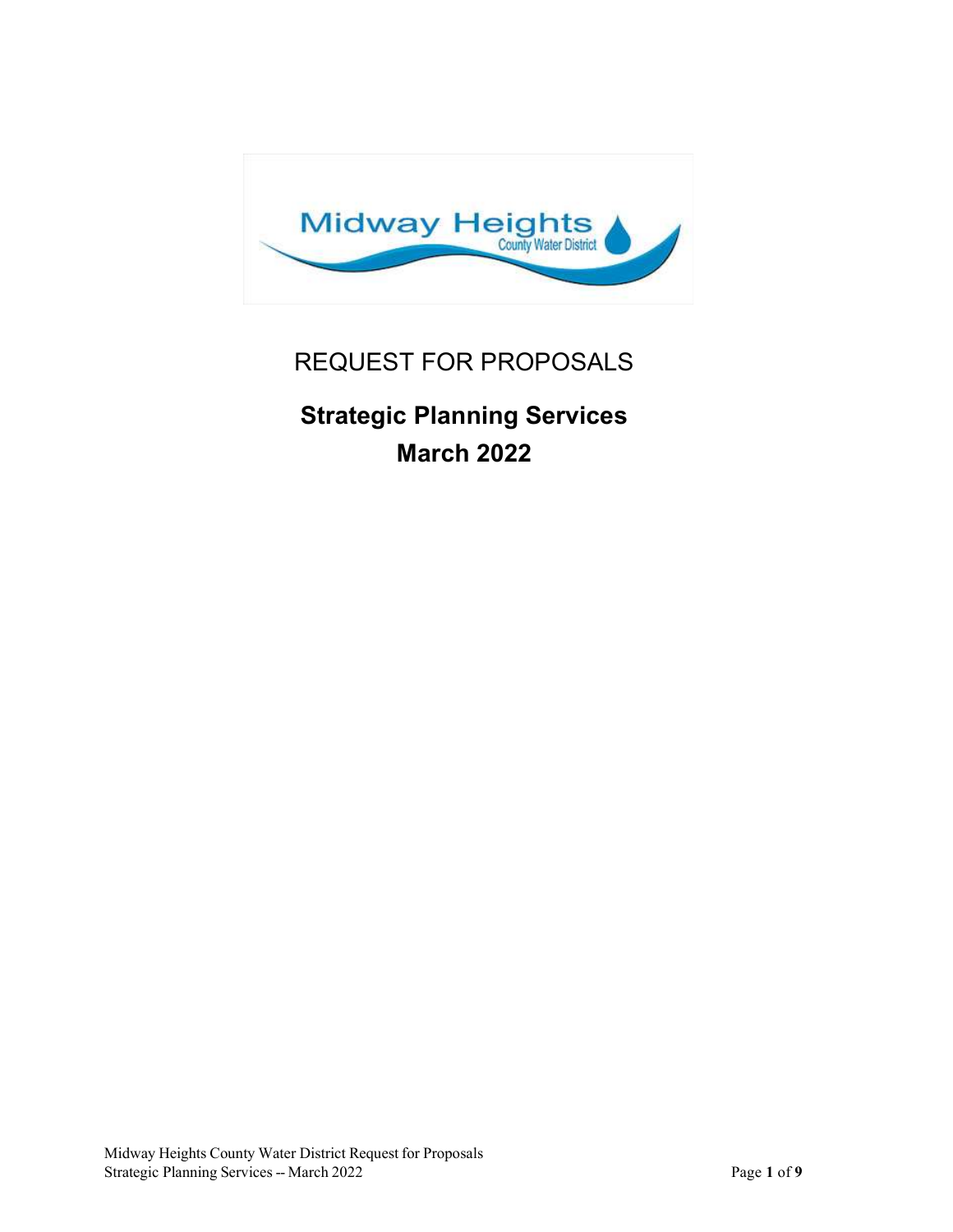#### **Table of Contents**

| I.             |  |
|----------------|--|
| A.             |  |
| <b>B.</b>      |  |
| C.             |  |
| D.             |  |
| <b>II.</b>     |  |
| III.           |  |
| A <sub>1</sub> |  |
| $\mathbf{B}$ . |  |
| C.             |  |
| D.             |  |
| IV.            |  |
| A.             |  |
| $\mathbf{B}$ . |  |
| C.             |  |
| D.             |  |
| E.             |  |
| F.             |  |
| V.             |  |
| VI.            |  |
| A.             |  |
| $\mathbf{B}$ . |  |
| $\mathcal{C}$  |  |
| D.             |  |
|                |  |
| VII.           |  |
|                |  |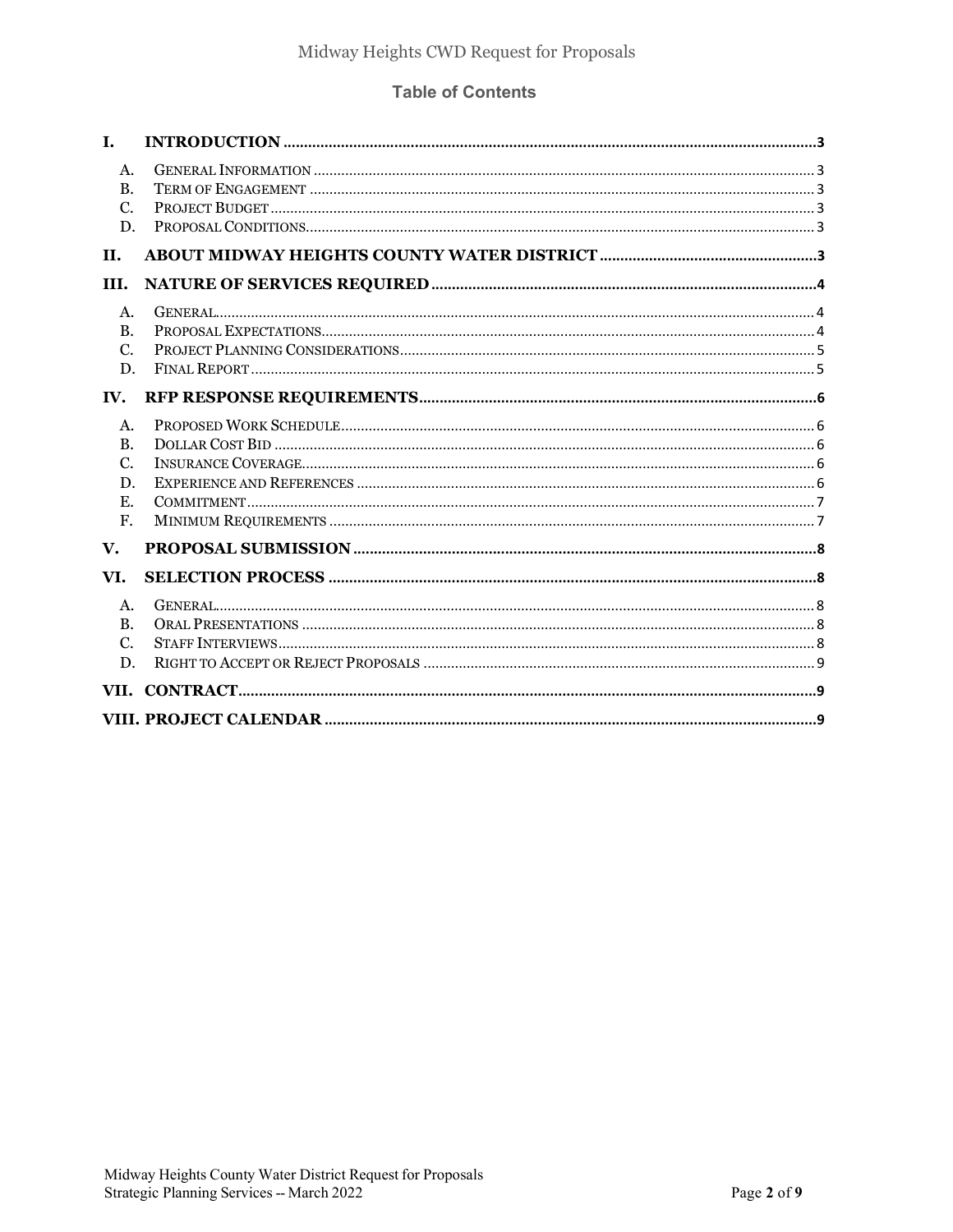## I. INTRODUCTION

### A. General Information

The Midway Heights County Water District (the District) requests proposals from qualified business consultants to assist in the development of a Strategic Plan for the District.

To be considered, a proposal must be received by the District before the 3:00 PM deadline on May 6, 2022. The District reserves the right to reject any and all proposals submitted.

#### B. Term of Engagement

Bid proposals are requested for services to be delivered within a Project span of up to five calendar months.

#### C. Project Budget

The amount budgeted by the District for consulting work described by this Request for Proposals is not to exceed \$20,000.

#### D. Proposal Conditions

- 1. Submission of a proposal indicates acceptance by the proposing consultant of the conditions contained in this Request For Proposals (RFP) unless clearly and specifically noted in the proposal and, if selected, confirmed within the contract between the District and the consultant.
- 2. The District will honor the confidentiality of proprietary material submitted, provided that the material is clearly marked as such. The District reserves the right to retain all submitted proposals regardless of whether any submitted proposal is selected.
- 3. There is no expressed or implied obligation on the part of the District to reimburse respondents for any expenses incurred in preparing or submitting a response to this RFP. Such costs should not be included in the proposal.

## II. ABOUT MIDWAY HEIGHTS COUNTY WATER DISTRICT

The District was formed in 1954 and serves a four square-mile area in the unincorporated area of northern Meadow Vista and western Weimar, CA. The District provides both irrigation and potable water; irrigation water is purchased from the Placer County Water Agency and treated water is supplied by the Weimar Water Company. Revenues are derived from service charges, property taxes, and investment income.

The District is governed by a five-member Board of Directors elected at large by registered voters who reside within the District. There are three staff members: the General Manager who reports to the Board and two field staff who report to the General Manager.

The District FY-2022 budget, begun on July 1, 2021, provides \$711,000 for general fund operations.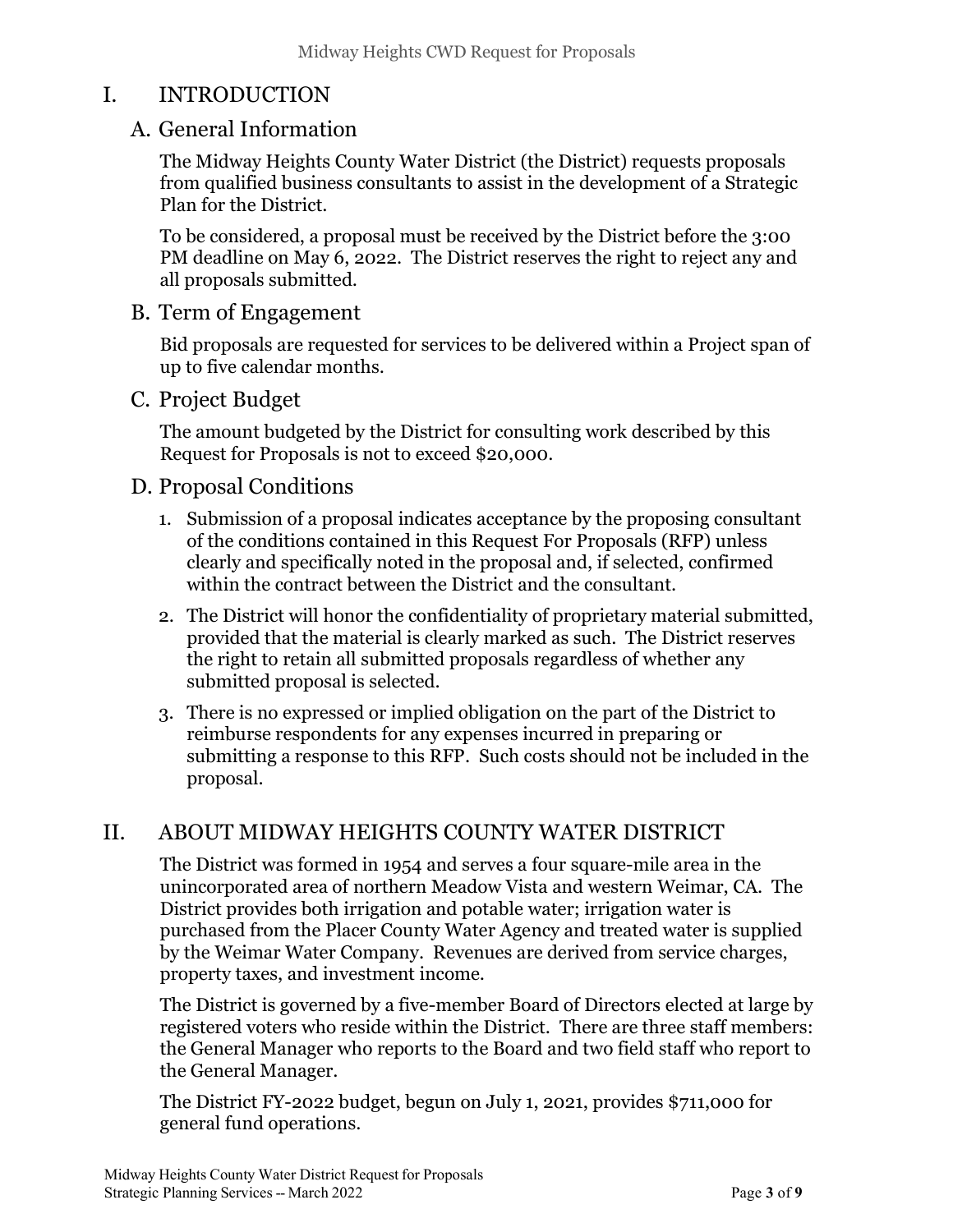## III. NATURE OF SERVICES REQUIRED

### A. General

- 1. The District is soliciting the services of a qualified business consultant, either a consulting firm or an individual, to assist development of a Strategic Plan.
- 2. The District is requesting bids for a project spanning up to five months.
- 3. The District seeks consulting services that will lead to the completion of an acceptable Strategic Plan for the District within the allotted time for the project.
- B. Proposal Expectations
	- 1. The District envisions a Strategic Plan that will, at minimum,
		- a. Provide a framework for discussion of District issues with our customers,
		- b. Aid the ongoing prioritization of projects and tasks,
		- c. Support productive dialog between the Board and General Manager,
		- d. Feed into the annual budgeting process, and
		- e. Lend structure to contingency planning.
	- 2. Once completed, the Plan should be well organized, easy to understand, comprehensive in nature, and supportive of the strategic needs of the District within a rolling 3-to-5-year window.
	- 3. The proposed project tasks, and the work process for accomplishing the tasks, must be clearly articulated.
	- 4. The proposed work process shall provide for briefing the District Board at its regular monthly sessions during the active project. (Regular sessions are generally held evenings of the third Thursday of the month.) A short, written progress summary must be prepared two weeks in advance of each such session for inclusion in the published Board Packet. The lead consultant must be present in session to answer questions and take comments and suggestions under advisement.
	- 5. The proposed work process shall provide for conduct of a Strategic Plan Workshop to be held during a single-subject, Special Board meeting where public attendance and comment is strongly encouraged. The purpose and value of each Plan component is to be explained in a manner that is free of jargon and is readily understandable by our customers.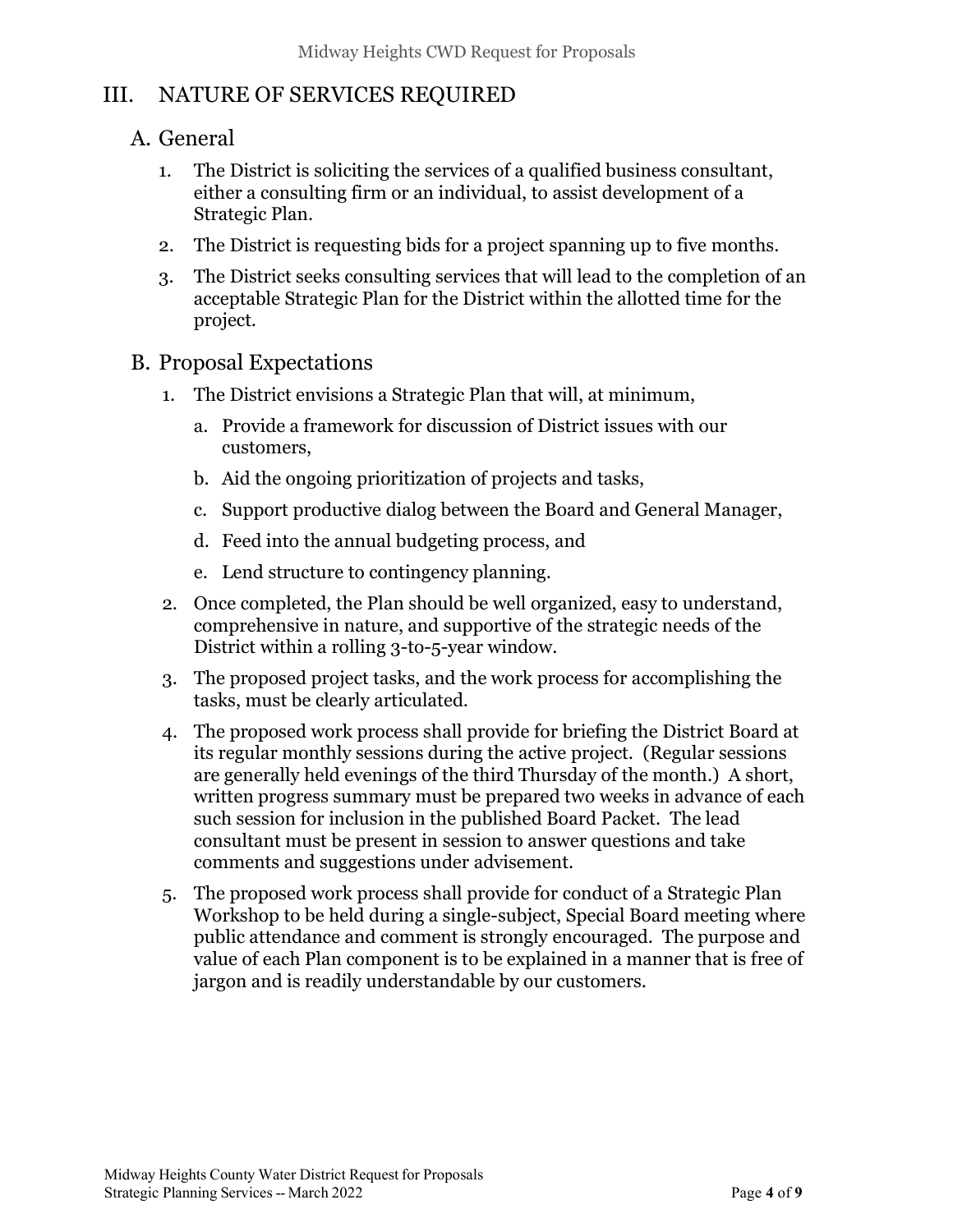## C. Project Planning Considerations

- 1. The District will provide support for active tasks, such as reasonable workspace, access to a telephone landline, shared use of a printer/copy machine, and access to non-sensitive District records. Scheduling of personnel for interviews will be arranged promptly by the District while recognizing operational constraints.
- 2. Consultant staff will work with the project's designated Ad-Hoc Committee (two Directors and the General Manager) to produce successive drafts of the Strategic Plan, up to and including the Final Report. The Committee's role will be advisory, as well as facilitative. Its role does not include production or approval of work products.

## D. Final Report

- 1. Report preparation, including word processing and production of the Report in the required formats, shall be the responsibility of the consultant.
- 2. The Final Report shall be in the form of a cover letter over the lead consultant's signature and will include the proposed Strategic Plan as an attachment.
- 3. The Report shall include a Management Letter that specifies the nature and scope of any separate projects needed to successfully implement the Plan.
- 4. Charts, photos, or other enhancements typical of a published version should be included only as needed for clarity of the Plan's essential concepts and context.
- 5. The Final Report shall be delivered to the District in both hard copy and electronic formats:
	- One printed copy (single sided) with signature approval lines;
	- One electronic copy in MS Word format;
	- One electronic copy in PDF format.
- 6. Upon receipt, the Final Report will be included in the Board Packet for the next regular Board meeting as an item for discussion and possible approval. The lead consultant shall attend the Board meeting and address questions posed by the Board, General Manager, and members of the public.
- 7. The Board may, in its discretion, accept the Report as written or as specifically amended in session.
- 8. If the Report is not accepted, the consultant will have the option to confer with the Ad-Hoc Committee as to remedial steps available within the contract budget.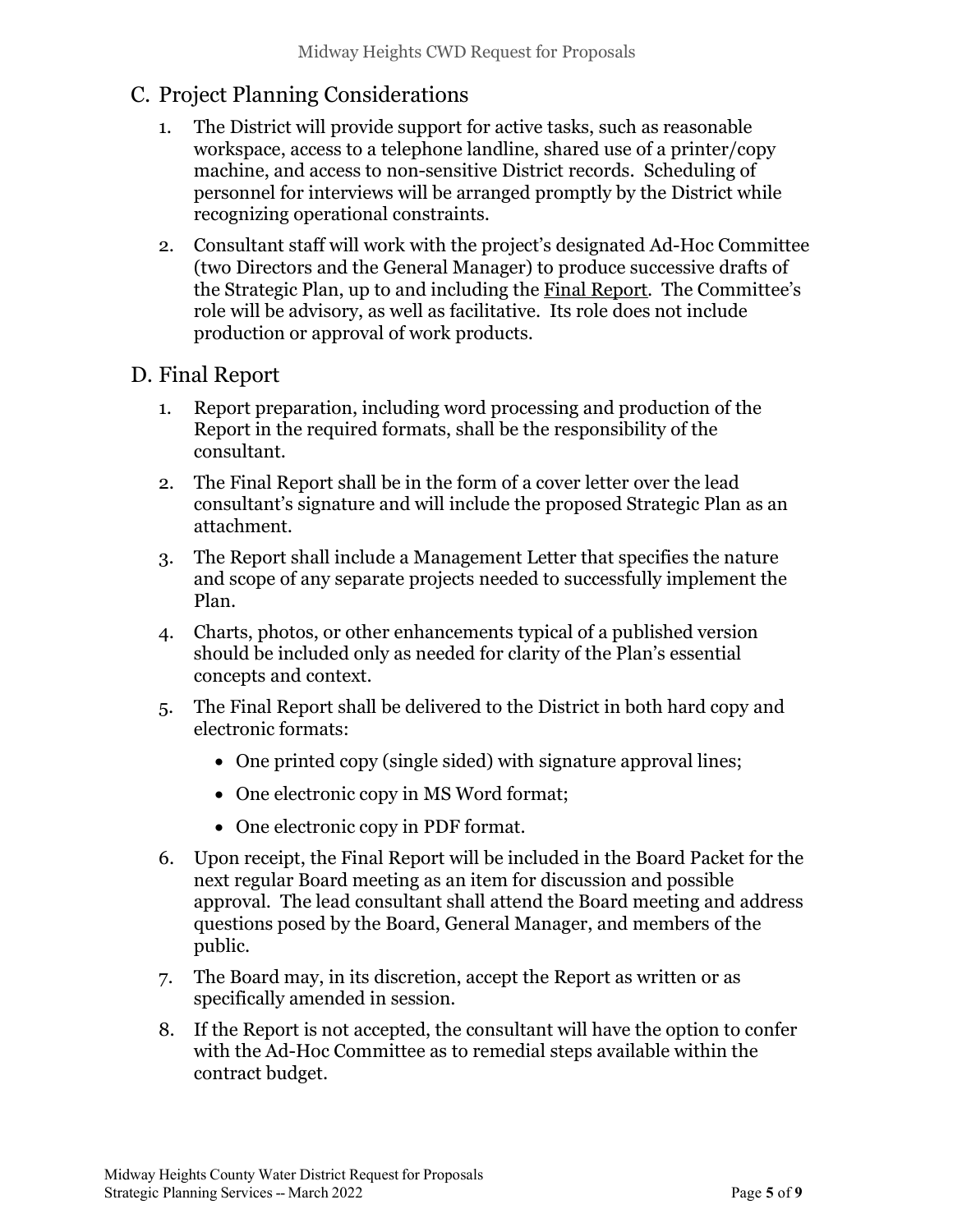## IV. RFP RESPONSE REQUIREMENTS

## A. Proposed Work Schedule

The responding consulting firm or individual consultant (the Respondent) shall provide their proposed Work Schedule for the Project, showing the week-toweek focus on, and overlap of, task-related efforts. If more than one consulting staff member is proposed, the task assignments must be shown.

### B. Dollar Cost Bid

- 1. The Respondent shall specify the costs for its services based on estimated hours and associated rates for each consultant who will participate. The response shall include an estimate of collateral expenses, if any, and the basis of estimation.
- 2. Out-of-pocket expenses for Respondent personnel will be reimbursed at the rates used by the District for its employees. Expense reimbursements will be charged against the total all-inclusive maximum price as submitted. A statement must be included with the Dollar Cost Bid stating that the Respondent will accept reimbursement for travel at the prevailing rate for District employees.

#### C. Insurance Coverage

The Respondent shall list all relevant insurance policies and coverage amounts carried. The selected Respondent will be required to submit evidence of, and comply with, all insurance requirements deemed necessary by the District.

#### D. Experience and References

The Respondent shall:

- 1. Describe their qualifications and provide up to three recent, relevant, and like examples of plans completed for public organizations comparable to the District (based on staff size, budget, mission, and/or similar factors.) A demonstrated understanding of California special districts and their associated opportunities and challenges would be of interest.
- 2. Provide biographies of consulting staff being offered to conduct the work and their connection with cited work samples.
- 3. Name at least one reference for each cited project, their organizational position during that project, and the reference's current contact information.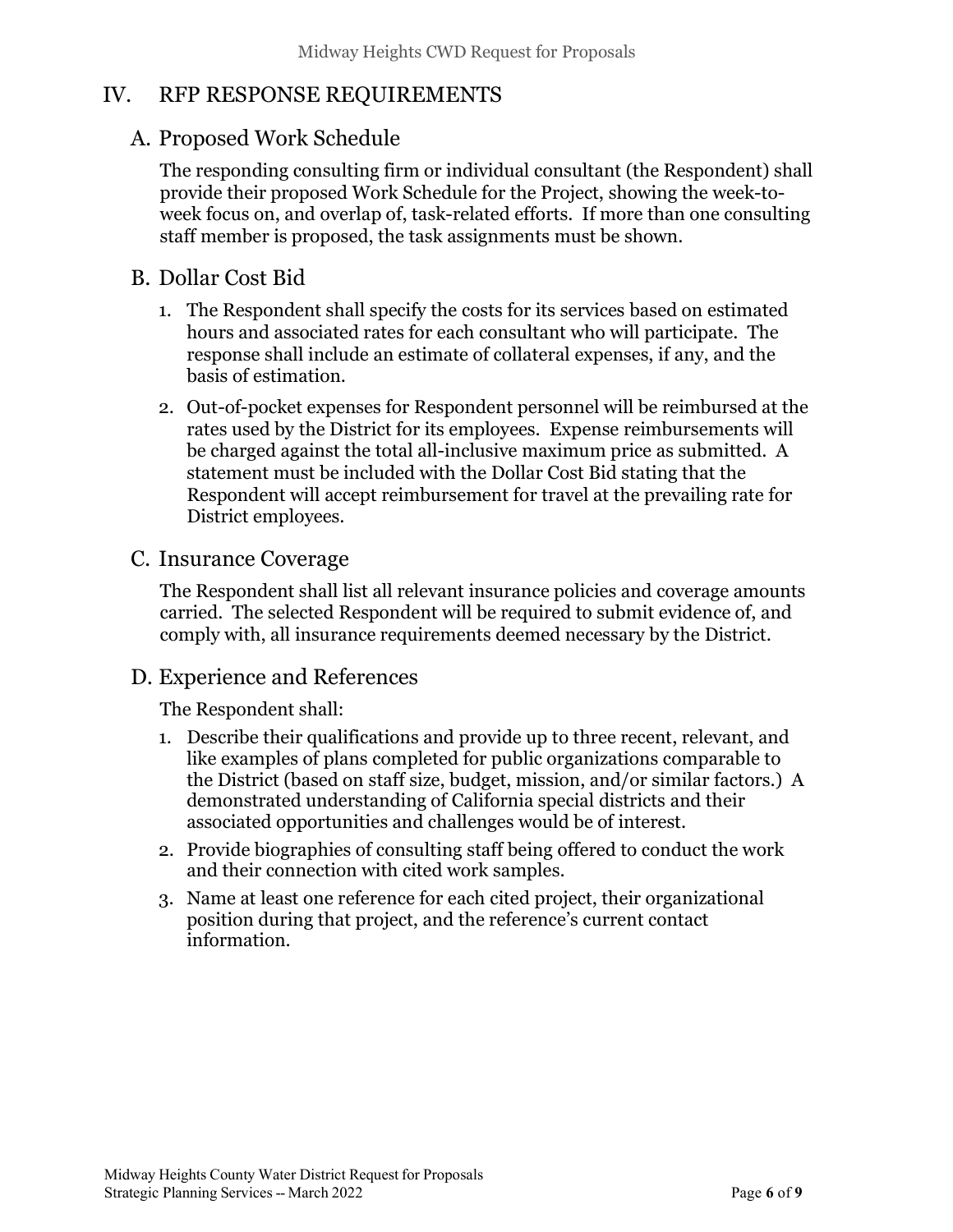#### E. Commitment

- 1. Submission of a proposal indicates acceptance by the Respondent of the conditions contained in this request for proposals unless clearly and specifically noted in the proposal submitted and confirmed in the contract between the District and the selected Respondent.
- 2. By submitting a proposal, the Respondent represents that it has thoroughly examined and become familiar with the services required under this RFP, and that it is capable of delivering quality services to the District in a creative, cost-effective, and service-oriented manner.

#### F. Minimum Requirements

All proposals must include the following minimum components:

- 1. Title Page, showing the Request For Proposal's subject; the Respondent's name; the Respondent contact person's name, mailing address, email address, and telephone number; and the proposal date.
- 2. Table of Contents.
- 3. Transmittal Letter. This signed letter shall briefly state Respondent's
	- Offer is firm and irrevocable for the project period being bid upon;
	- Understanding of the work to be done;
	- Commitment to perform the work within the allotted time; and
	- Basis of belief in being best suited to perform the proposed work.
- 4. Detailed Proposal.
	- a. The purpose of the Detailed Proposal is to describe the qualifications, competence, and capacity of the Respondent and of the particular staff to be assigned to the engagement.
	- b. The Detailed Proposal should be prepared simply, providing a straightforward, concise description of the Respondent's capabilities to satisfy the requirements of this RFP.
	- c. While additional information may be presented, the following subjects must be included. They represent the primary criteria against which the Respondent's proposal will be evaluated.
		- Narrative of the approach to the scope of work.
		- Proposed work schedule.
		- Proposed Budget, with a breakdown of project costs.
		- Respondent's applicable insurance coverages.
		- Respondent's experience and references.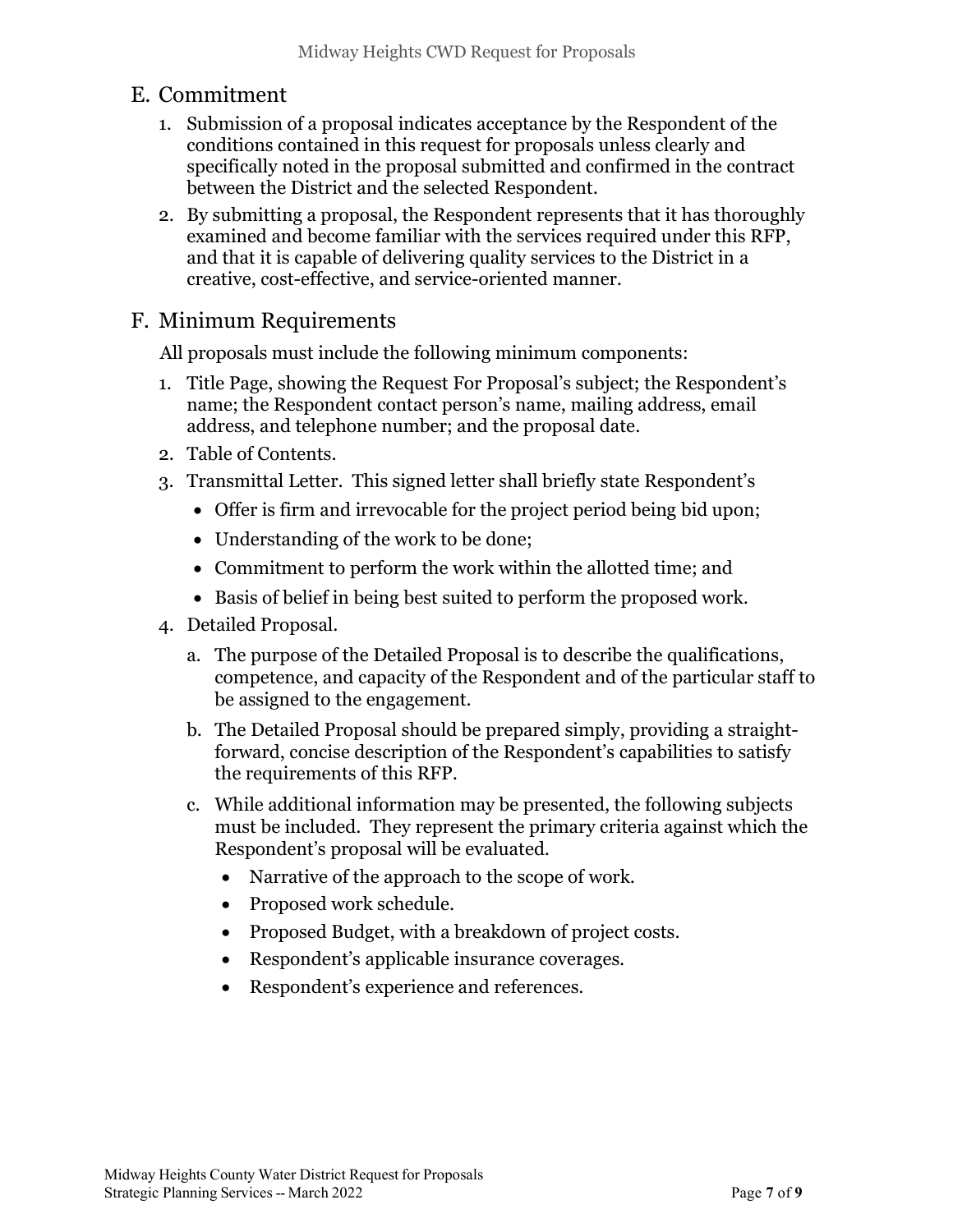## V. PROPOSAL SUBMISSION

- 1. Submission deadline is May 6, 2022, at 3:00 PM, at the District.
- 2. The preferred mode of submission is PDF format sent via email to admin@mhcwd.org. The Letter of Transmittal (detailed under Section IV.F.3 above) may be signed electronically, or the signature page may be a scanned version of the signed original.
- 3. Alternatively, hard-copy submissions may be sent via registered mail to Jason Tiffany, General Manager, PO Box 596, Meadow Vista, CA 95722, or hand delivered to the District Office at 16733 Placer Hills Road, Meadow Vista, CA. An electronic copy of the submission should also be delivered with the hard copy.

#### The deadline for receipt at the District remains the same, regardless of the method of conveyance.

4. The Respondent's principal contact with the District is:

Jason Tiffany, General Manager admin@mhcwd.org (530) 878-8096

## VI. SELECTION PROCESS

A. General

All responses will be screened, and up to three candidates will be recommended for consideration by the full Board.

The District will evaluate the submitted proposals based primarily on the following factors:\*\*

- Appropriate Experience
- Completeness and Comprehensiveness
- Potential benefits to the District
- Quality of proposed staff
- Responsiveness to District issues

\*\*The order of this list does <u>not</u> reflect weight to be given.

#### B. Oral Presentations

The District may, at its discretion, request any or all Respondents to make oral presentations. Such presentations will provide the District an opportunity to clarify the submitted proposal. There is no requirement for the District to ask any or all Respondents to make an oral presentation.

#### C. Staff Interviews

The District may, at its discretion, request to interview selected proposed staff prior to finalizing its recommendations for Board consideration. There is no requirement for the District to interview any or all staff offered by the Respondent.